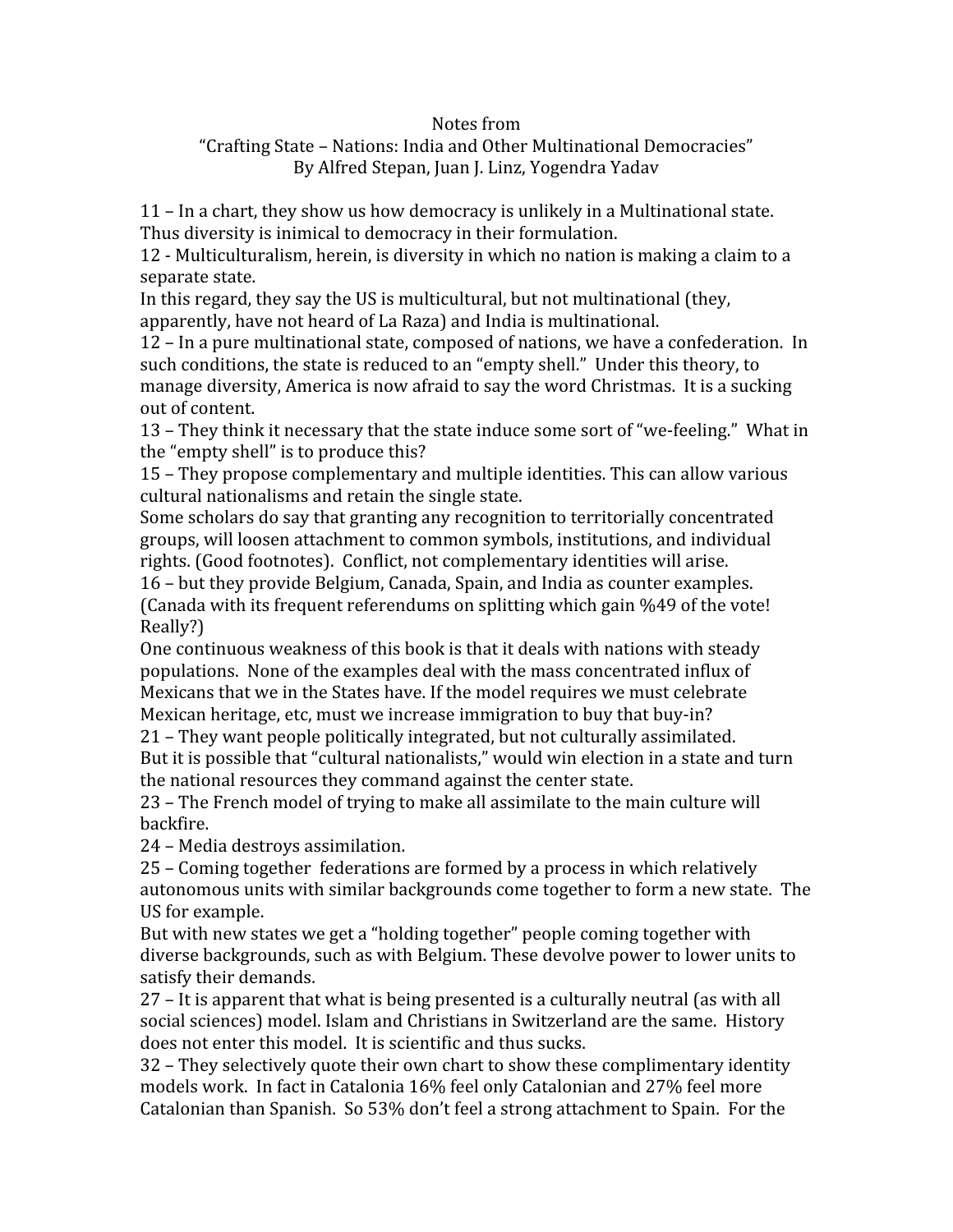Basque nation it is %50. Only 45% feel only Spanish or "As Spanish as Catalonian." In
Basque
land,
that
is
only
40%.

Their
numbers
are
better
in
Belgium.

34
–
But
in
the
Belgium
model,
we
have
no
history
of
animosity
or
war.

So
this would likely not apply to US / Mexico or Islam / Europe.

47
–
They
make
the
claim
that
the
US
is
more
homogeneous
than
India.

They
have 81
%
the
same
Hindu
religion.

20%
of
our
households
don't
speak
English
and those
speaking
Spanish
are
concentrated
in
one
area.

I
am
not
sure
how
they
make these
categories.

49
–
This
book
loves
international
comparisons,
but
would
chafe
at
using
Chinese policies.

They
say
their
policies
would
help
china
if
it
became
a
democracy.
It
is doing
well,
thank

you.

50 – He needs to note 81% are Hindu. How are the authors so blind to culture? They base
their
claim
of
multinational
status
for
India
based
on
a
book
from
the
1880s. 59
–
Muslims,
their
studies
show,
are
proud
Indians.

Well,
they
are
a
small percentage
of
the
population,
dispersed
evenly
(except
in
areas
where
their concentration
leads
to
separatist
movements
and
civil
war
like
Pakistan
partition). But, would they be so mellow were they 81% of the population?

61
–
Muslims,
they
say,
are
dispersed.

And,
they
feel
more
Indian
than
Muslim.

That is
challenging.

But,
Muslims
have
a
long
history
of
conquest
in
India.
Thus
feeling Indian
and
wishing
Muslim
hegemony
are
not
in
conflict.

79
–
In
India,
the
lower
the
SES,
the
more
likely
to
vote.

In
the
US
the
rich
and educated vote more. Time and time again, culturism trumps social science platitudes. We see the same with social capital literature. The generalities stop with our
western
borders.

100
–
81%
of
Indians
are
Hindu.

101
–
1935
Franchise
to
India.

Brits
have
a
colonial
policy
of
leaving
tribes
alone! 105
–
The
wonderful
holding
together
solution
in
Mizo
means
that
only
Mizos
can vote
in
local
elections
and
only
Mizos
can
buy
land
in
Mizoram.

So
would
the authors like this law in California, as it is in Mexico, that only Mexicans can buy land or
vote?
Is
this
really
a
good
model?

107
–
Homogeneity
helps
peace
process
and
diversity
helps
it.

This
is
shown
with the
Nagaland
people
and
the
Misoram.
Nagaland
has
more
languages
and
their people
don't
match
their
borders,
so
they've
had
no
peace
with
India.

Culturism
is necessary.

108
–
Messy
borders
cause
war.

109
–
Nations
should
match
states.

111
–
He
lauds
the
laws
wherein
the
Indian
parliament
cannot
make
laws
for
Jammu and Kashmir without the states' approval. But, it is violated. And, if the Muslims had been given control, the 68 year war might have been averted. [The authors] claim
that
Muslims
liking
the
democracy
of
India
disproves
the
clash
of
civilizations model.
But,
this
is
a
small
group
dispersed,
a
definite
minority].

113
–
The
rebels
in
Kashmir,
the
Muslim
United
Front
(in
India's
most
contracted civil
war),
have
no
significance
to
the
word
Muslim.

And,
while
the
MUF
rejects
ties to Pakistan, it would be interesting if the authors noted the genocide of non-Muslims in
Pakistan
and
put
culture
into
their
model.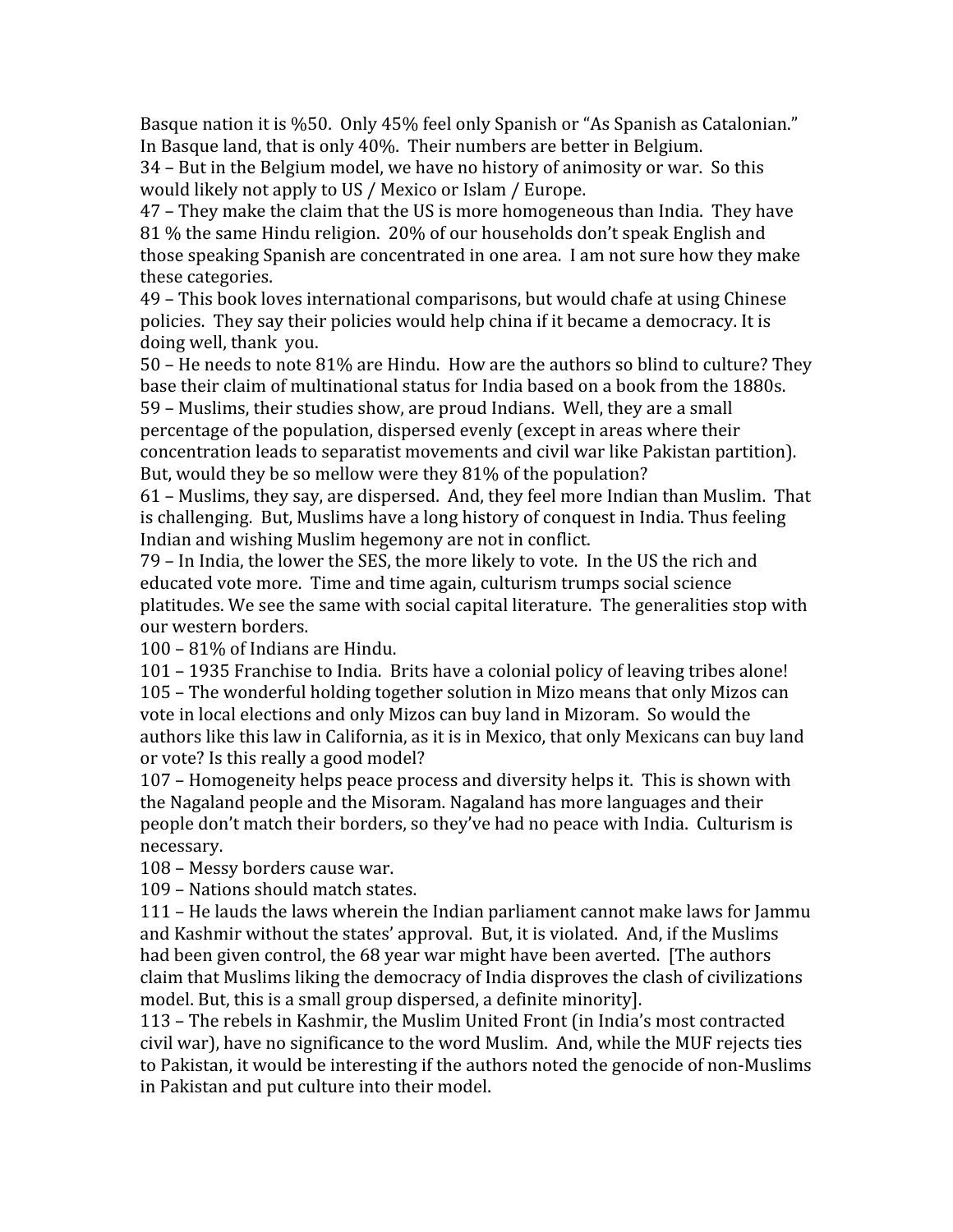122
–
Nation
States
in
India.
Again,
would
they
suggest
that
we
make
Spanish
the state
language
of
California?

128
–
129
–
Linguistic
diversity
is
dangerous.

131
–
How
the
potential
system
prevents
separatism:
it
allows
cultural
nationalism. Though
they
push
for
coalition
governments
in
parliamentary
mode,
the
authors
are happy to have exclusive nationalism within states.

141
–Only
22%
of
Latinos
in
the
US
say
I
am
an
American
first
and
a
Latino
second. 76
percent
are
the
opposite.

Though,
as
the
authors
say,
this
forced
choice
sort
of survey
polarizes
people.

142
–
Also,
cultural
identity
and
political
affiliation
don't
always
vary
together. 149
–
In
Sri
Lanka,the
Sinhalese
government
disenfranchised
up
country
Tamils because they were laboring immigrants from the nearby Tamil Nadu. Again, loose borders
destabilize.

157
–
Sri
Lanka
goes
Buddhist
only
.

154
&
167
–
"Majority
with
a
minority
complex"
in
Sri
Lanka
–
Due
to
Tamil
Nadu being
next
door
is
not
explored
enough
by
the
authors.

173
–
In
this
section
we
see
how
inclusion
of
Russians
in
the
new
Ukraine
state created
a
'we
feeling'
and
avoided
conflict.

185
–
Russia
and
Ukraine
are
very
similar
languages.

186
–
Both
groups
have
the
same
history
of
hating
Stalin.

They
have
the
same historical
heroes.

189
–
Good
linguistic,
culturist
policies,
and
tv
policies
recommended
too.

190
–
But
the
Ukraine
has
a
strong
central
government
partially
as
a
foil
to
Russia.

191
– So
they
use
the
Ukraine
and
Sri
Lanka
to
show
the
harm
of
culturism
and
the benefit
of
State
–
Nations.

But
these
are
loaded
examples.

Sri
Lanka
was
so
horrible and
Ukraine
had
much
unity
when
the
threat
of
diversity
was
handled.

195 – Russians don't all like democracy – And the Ukrainians don't trust their police or
courts;
worse
than
all
other
post
communists.

204
–
Federacy
–
their
ideal
type
–
is
outlined:

"A
federacy
is
a
political‐administrative
unit
in
an
independent
unitary
state
with exclusive power in certain areas, including some legislative power, constitutionally or
quasi
–
constitutionally
embedded,
that
cannot
be
changed
unilaterally
and whose inhabitants have full citizenship rights in the otherwise unitary state."

205
–
There
is
a
Federal
–
like
division
of
state
and
federacy
functions.

The
locals (the
Federacy)
have
exclusive
jurisdiction
"over
culture
–
making
and
culture
– preserving
powers,
such
as
the
right
to
establish
the
indigenous
language
as
the official
language."

Again, indigenous Spanish in California? Sharia law in Europe? To avoid this, his examples
are
all
European
non‐immigrant
examples.

Defining
Characteristic
#
1
: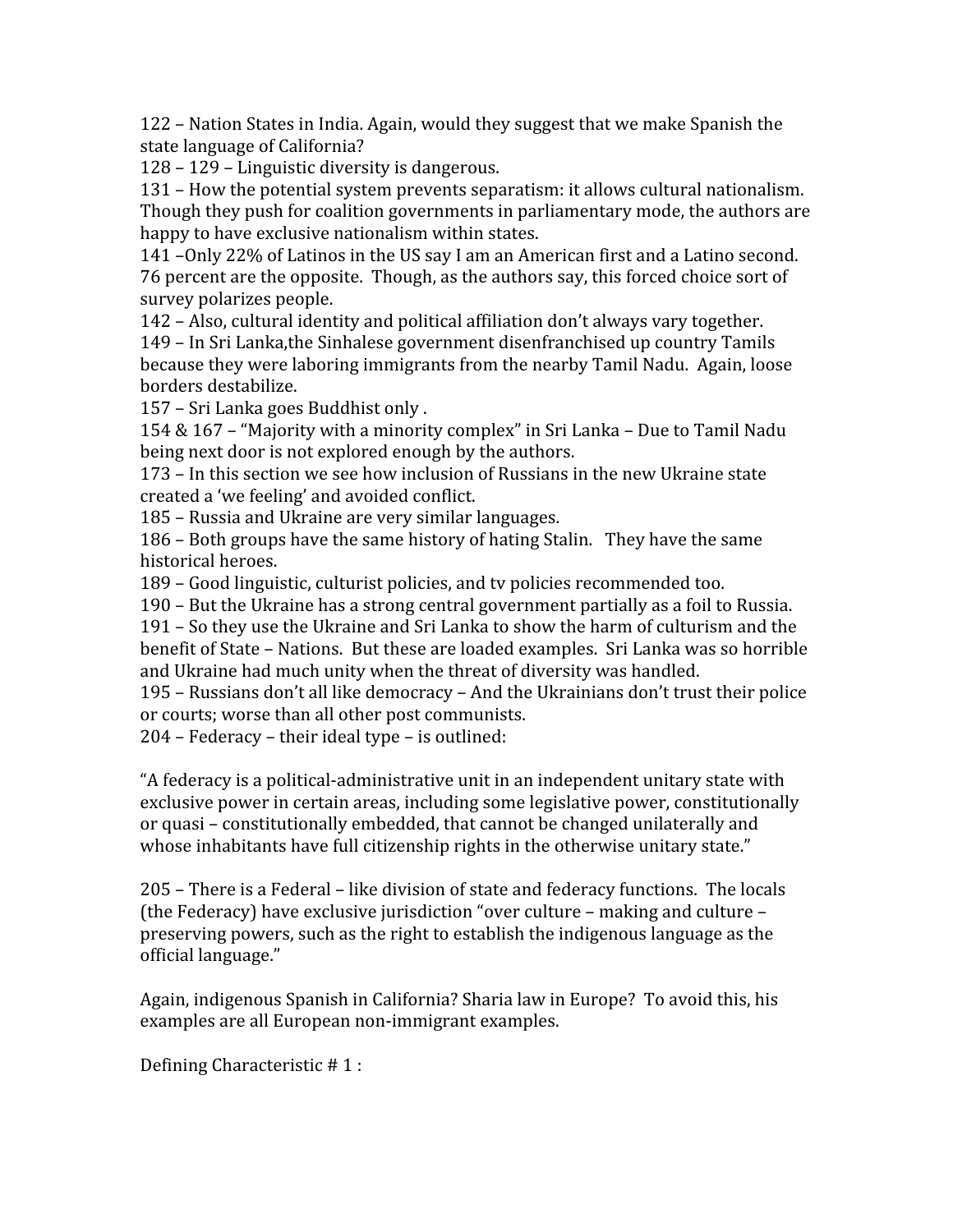They have control over the content and administration of education (sex segregated madrasses
paid
for
by
the
government,
they
control
the
hiring
and
promotion
of civil
servants
(no
Danes
need
apply),
and
possibly
the
right
of
granting
citizenships (no
Danes
need
apply)

They
may
also
have
the
right
to
create
"extremely
restrictive immigration policies and to prohibit those citizens of the polity who are not citizens of the federacy from buying land or establishing commercial enterprises." [So these would be no – go zones for the English. "Some powers, such as foreign affairs, defense,
currency,
and
a
final
court
of
appeals,
would
generally
remain
the
exclusive prerogatives
of
the
center."

Pensions, welfare, and hospital costs may be transferred to the federacy.

THIS IS SECESSION in all but name. The fact that it is still America, but non-Mexicans
can't
vote,
buy
property,
run
for
office,
establish
businesses,
or
immigrate to
California
is
not
a
happy
solution
for
loyalty
to
the
USA.

Defining
Characteristic
#2
–
Quasi
–
Constitutionally
embedded
political
autonomy of
the
federacy.

The
federacy's
laws
cannot
be
altered
without
agreements
from both
sides.

#3
–
Dispute
resolution
procedures

#4

‐
Reciprocal
representation
between
the
unitary
state
and
the
federacy.

They hope to foster a high level of trust, voice, and loyalty between the federacy and the center,
so
there
is
joint
citizenry
for
those
in
the
federacy.

Those
in
the
federacy
can vote
in
central
elections,
have
reps
in
parliament.

The
central
government
would have a rep who would coordinate central prerogatives in the federacy.

So, the local federacy members can vote in central elections, and may even have lay away seats in the parliament. But the central government only gets an overseer. This is to create commonality. I suppose the sight of a Western stooge implementing
Sharia
would
warm
the
cockles
of
Muslim
Belgium.

The
authors'
examples
all
involve
western
nations
and
western
nations.

The
non‐ western
example
is
Christian
and
Indian.

Buy
even
one
of
those
didn't
work.

206
‐
#5 –
The
federacy
is
part
of
an
internationally
recognized
state.

So
while Londonstan will be largely independent it is still English (in name).

207
‐ Facilitating
characteristic
#
1
–
International
guarantors
would
monitor
the implementation
of
the
federacy
arrangement.

So
there
goes
even
more
of
your sovereignty. Now the Muslim state in Sweden will have international armies protecting
it.

Facilitating characteristic # 2 – If a treaty hurt the federacy, the federacy could opt out.